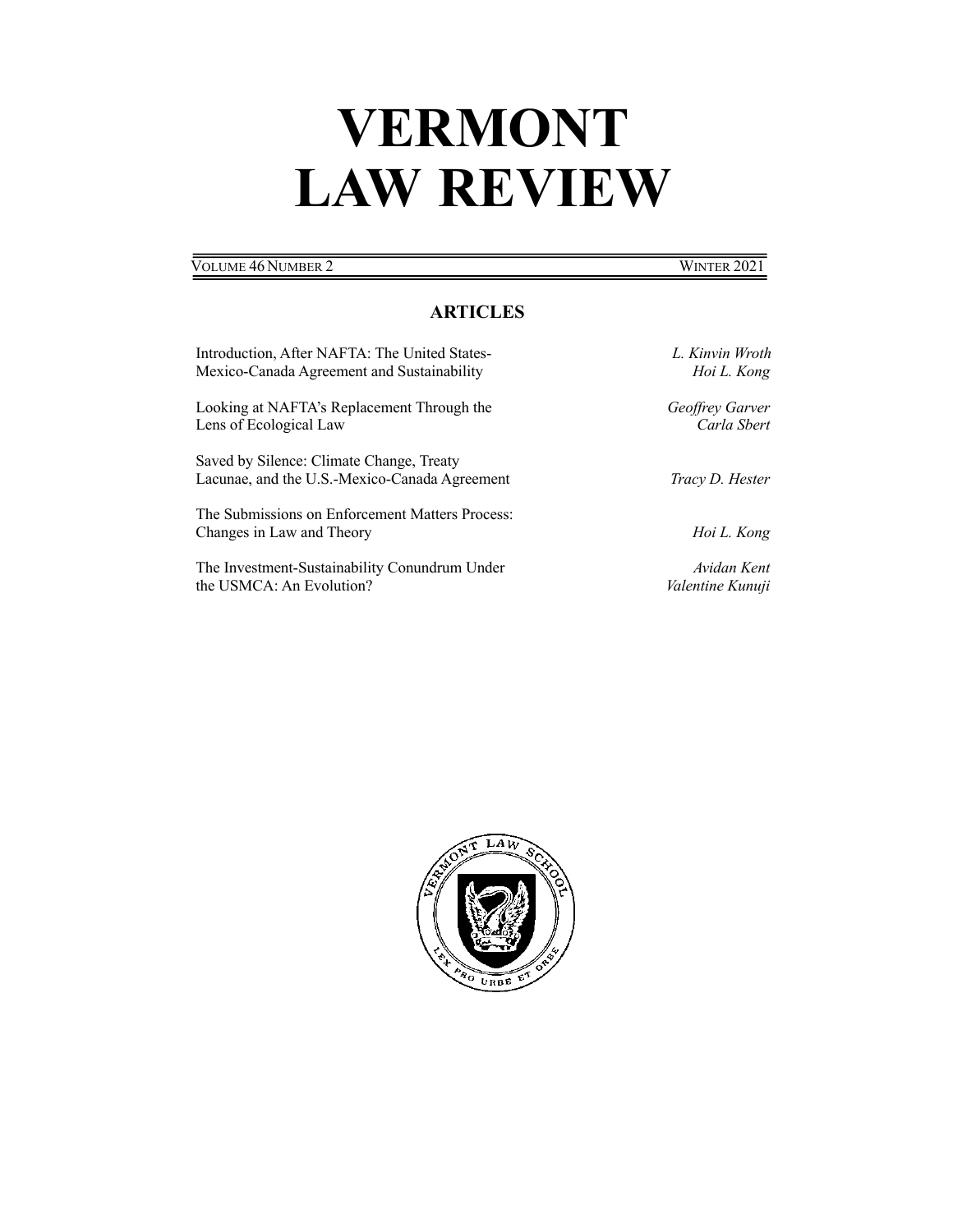# **VERMONT LAW REVIEW**

| Volume 46 Number 2                            | WINTER 2021     |
|-----------------------------------------------|-----------------|
| <b>ARTICLES</b>                               |                 |
| Introduction, After NAFTA: The United States- | L. Kinvin Wroth |

| Mexico-Canada Agreement and Sustainability                                                   | Hoi L. Kong                            | 188 |
|----------------------------------------------------------------------------------------------|----------------------------------------|-----|
| Looking at NAFTA's Replacement Through the<br>Lens of Ecological Law                         | <i>Geoffrey Garver</i><br>Carla Shert  | 200 |
| Saved by Silence: Climate Change, Treaty<br>Lacunae, and the U.S.-Mexico-Canada<br>Agreement | Tracy D. Hester                        | 240 |
| The Submissions on Enforcement Matters<br>Process: Changes in Law and Theory                 | Hoi L. Kong                            | 265 |
| The Investment-Sustainability Conundrum<br>Under the USMCA: An Evolution?                    | Avidan Kent<br><i>Valentine Kunuji</i> | 291 |

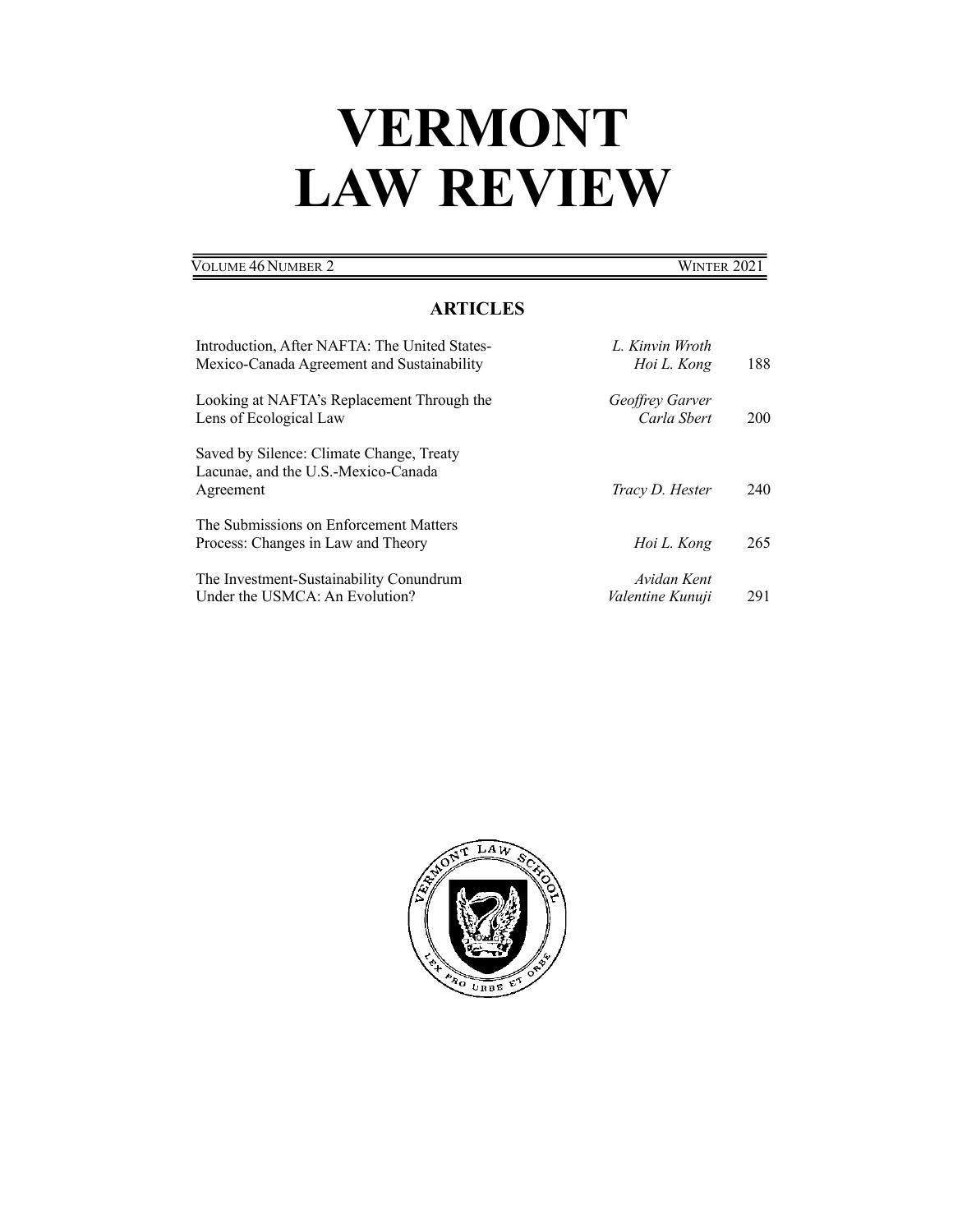# **VERMONT LAW REVIEW**

#### VOLUME 46 NUMBER 2 WINTER 2021

Editor-in-Chief DIARRA A. RAYMOND

Senior Managing Editor LORENTZ HANSEN

Senior Articles Editor SIMEON BROWN

Business Manager JAKE EVANS

Articles Editors JOSEPH COFFEY

Managing Editors MARY FRANCO NOY S. KRUVI KIJANA E. PLENDERLEITH

Vermont Editor JAMES MULHALL III

BENJAMIN FULLER MADISON P. PROKOTT PATRICK RAYA BRANDON SHEFFERT MICHAEL TADDONIO

Symposium Editor MARIAH HARROD

Technology Editor CHRISTOPHER J. DAVIS

> Editor STEVE WENG

SARA BABCOCK JORDAN M. BARKER STEPHANIE BING JAMES BRIEN CAITLIN CARROLL CLELIA CASCIOLA BROOKE CATALANO ELIZABETH CAVE BROOKE CHMURA

Staff Editors EMILY DAVIS ALEXANDER MASON FAGOTTI MADISON GAFFNEY LUIS GONZÁLEZ HEIDI JOHNSON MEG KIRBY ELSA LARSEN

SARAH LOTTMAN KAELIN ELIZABETH MACKEY ERIN MCCLELLAND ISABELLA MONTOYA STEPHANIE NHAM DAVID HAMILTON OLSON LINDSAY ROSTRON NINA VANDERZANDEN MORGAN ZIELINSKI

Faculty Advisor PROF. CATHERINE FREGOSI

Senior Notes Editor HEATHER A. FRANCIS

Head Notes Editors ROBERT BAKER HEIDI M. GUENTHER ASHELY MONTI

> Alumni Editor CALUM DIXON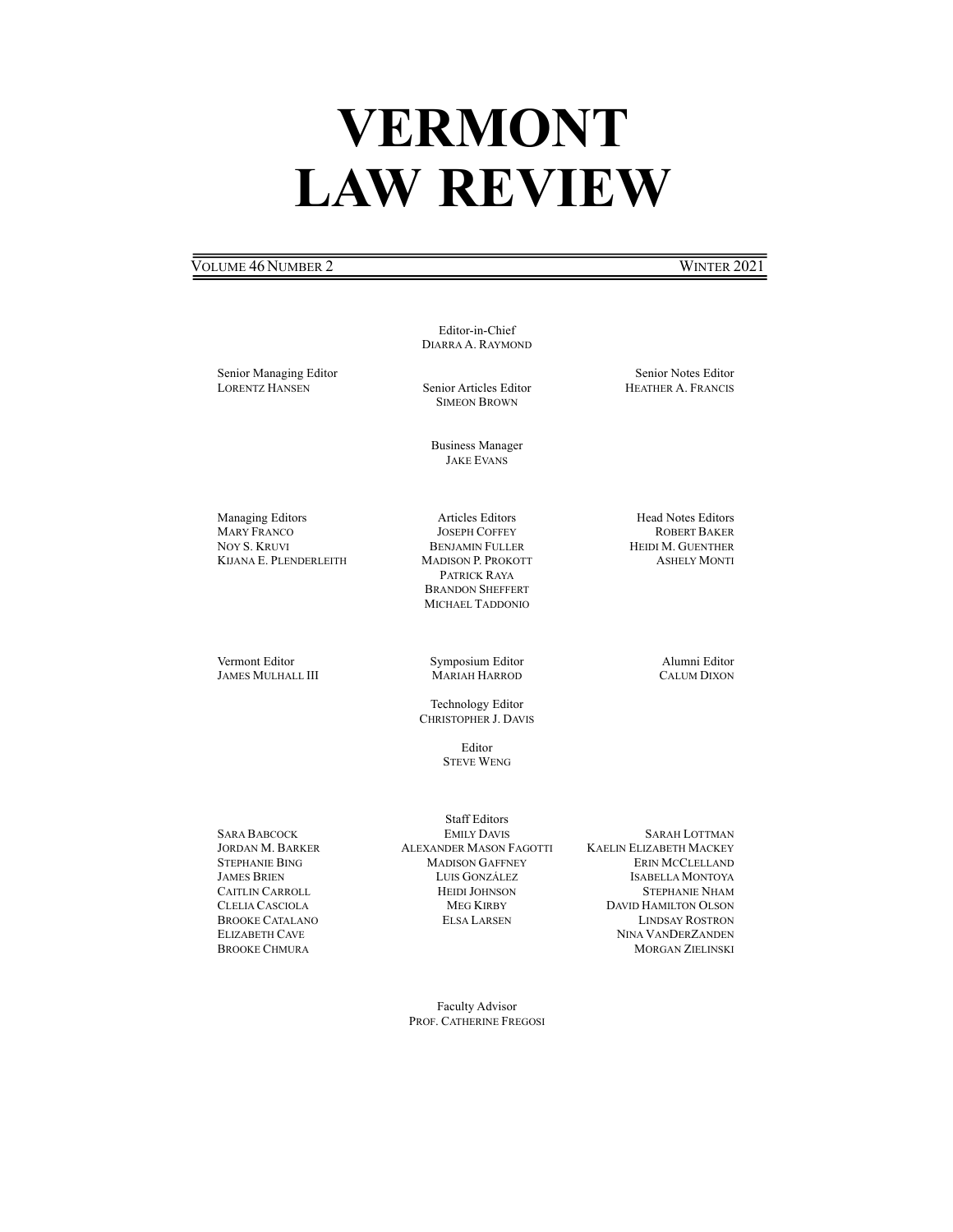*Vermont Law Review* is published four times per academic year: Fall, Winter, Spring, and Summer. *Vermont Law Review*'s mailing address is: *Vermont Law Review*, Vermont Law School, P.O. Box 96, South Royalton, VT 05068. *Vermont Law Review* can be found online at http://lawreview.vermontlaw.edu. E-mail:lawreview@vermontlaw.edu.

**Subscriptions:** Subscriptions are \$35.00 (domestic) and \$40.00 (foreign) per year, payable in advance. All subscriptions will be renewed automatically unless the subscriber provides timely notice of cancellation. Address changes must be made at least one month before the publication date to ensure proper delivery. Please provide the account number, the old address, and the new address, including zip codes. Please address all correspondence regarding address changes or other requests for subscription information to the Business Manager at lawreview@vermontlaw.edu.

**Single and Back Issues:** Books from current volumes can be purchased for \$10.00 from *Vermont Law Review.* For back issues, contact *Vermont Law Review* or William S. Hein & Co., Inc., 1285 Main Street, Buffalo, NY 14209-1987. For an inclusive index of prior volumes, please contact *Vermont Law Review*.

**Manuscripts:** *Vermont Law Review* welcomes the submission of unsolicited articles, comments, essays, and book reviews. Submissions may be submitted through the mail or electronically. Manuscripts cannot be returned unless accompanied by a self-addressed, stamped, postage-paid envelope.

**Copyright:** © 2021 by Vermont Law School. The copyright in each article is owned by the respective author. All rights reserved. Except as otherwise provided, the author of each article in this issue has granted permission for copies of that article to be made for classroom use, provided that: (1) copies are distributed at or below cost; (2) the author and *Vermont Law Review* are identified on the copied materials; (3) each copy bears the proper notice of copyright; and (4) *Vermont Law Review* is notified in writing of the use of the material(s).

**Production:** *Vermont Law Review* is printed in Times New Roman scalable font by The Sheridan Press, 450 Fame Avenue, Hanover, PA 17331.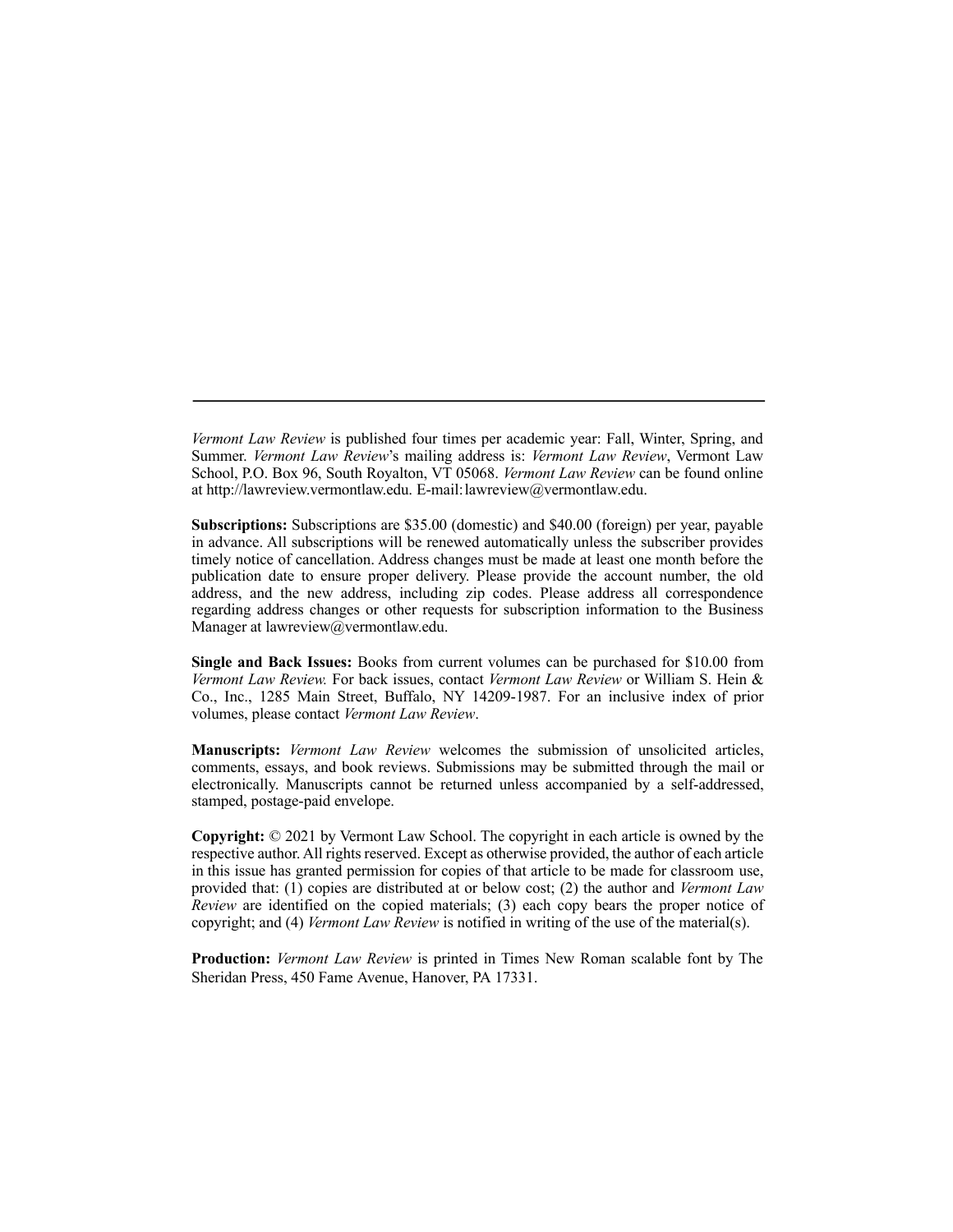#### **VERMONT LAW SCHOOL**

#### **2021-2022**

#### **ADMINISTRATION**

Beth McCormack, A.B., J.D., Interim President and Dean and Professor Cynthia W. Lewis, B.A., J.D., M.L.I.S., Vice Dean for Faculty and Professor Joseph Brennan, B.A., J.D., Vice Dean for Students and Professor Shirley A. Jefferson, B.S., J.D., Associate Dean for Student Affairs and Diversity and Associate Professor Jennifer K. Rushlow, B.A., M.P.H., J.D., Associate Dean for Environmental Programs, Director of the Environmental Law Center, and Professor

#### **FACULTY**

Abigail Andre, B.F.A., J.D., Staff Attorney at the Environmental Advocacy Clinic, Assistant Professor Susan B. Apel, B.A., J.D., Professor Emerita Margaret Martin Barry, B.A., J.D., Professor Emerita Matthew Bernstein, B.A., M.A.,J.D., Assistant Professor Laurie J. Beyranevand, B.A.,J.D., Director of the Center for Agriculture and Food Systems and Professor Richard O. Brooks, B.A., M.A., LL.B., Ph.D., Professor Emeritus Amy Laura Cahn, B.A., J.D., Director of theEnvironmental Justice Clinic and Visiting Professor Jared Carter, B.A., J.D., Assistant Professor Stephanie Clark, B.A., J.D., Director of the Center for Justice Reform and Assistant Professor Liz Ryan Cole, B.A., J.D., Professor Emerita Michelle Donnelly, B.A., J.D., Staff Attorney at the South Royalton Legal Clinic and Professor Michael Dworkin, B.A., J.D., Professor Emeritus Stephen Dycus, B.A., LL.B., LL.M., Professor Emeritus John Echeverria, B.A., M.F.S., J.D., Professor Jeannette Eicks, B.A., J.D., Director of the Center for Legal Innovation and Research Professor Paul S. Ferber, B.A., J.D., Professor Emeritus David B. Firestone, B.S., J.D., Professor Catherine Fregosi, B.A., J.D., Assistant Professor Clara Gimenez, J.D., Associate Professor Oliver R. Goodenough, B.A., J.D., Research Professor Donald Hayes, J.D., Director of the General Practice Program, Staff Attorney at the South Royalton Legal Clinic, and Assistant Professor Hillary Hoffmann, B.A., J.D., Professor Erin Jacobsen, B.A., J.D., Director of the South Royalton Legal Clinic and Professor Greg Johnson, B.A., J.D., Director of the Legal Writing Program and Professor Kevin Jones, B.S., M., Ph.D., Director of the Institute for Energy and the Environment and Professor Nicole Killoran, B.S., J.D., Professor Kenneth R. Kreiling, B.A., M.A., J.D., LL.M., Professor Emeritus Sophia Kruszewski, B.S., J.D., Clinic Director of the Center for Agriculture and Food Systems and Assistant Professor Siu Tip Lam, B.A., J.D., Director of the U.S.-Asia Partnerships for Environmental Law and Associate Professor Mark Latham, B.S.N., J.D., Professor Emeritus Yanmei Lin, B.A., M.A., LL.M., Associate Director of the U.S.-Asia Partnerships for Environmental Law and Associate Professor Beth Locker, A.B., J.D., Professor Reed Elizabeth Loder, A.B., M.A., Ph.D., J.D., Professor James C. May, B.A., M.A., J.D., Professor Emeritus Philip Meyer, B.A., M.F.A., J.D., LL.M., Professor Marc Mihaly, B.A., J.D., Professor Emeritus Janet Milne, B.A., J.D., Director of the Environmental Tax Policy Institute and Professor Jim Murphy, B.A., J.D., LL.M., Director of the Environmental Advocacy Clinic and Assistant Professor Jeannie Oliver, B.A., B.L., J.D., Staff Attorney at the Institute for Energy and the Environment and Professor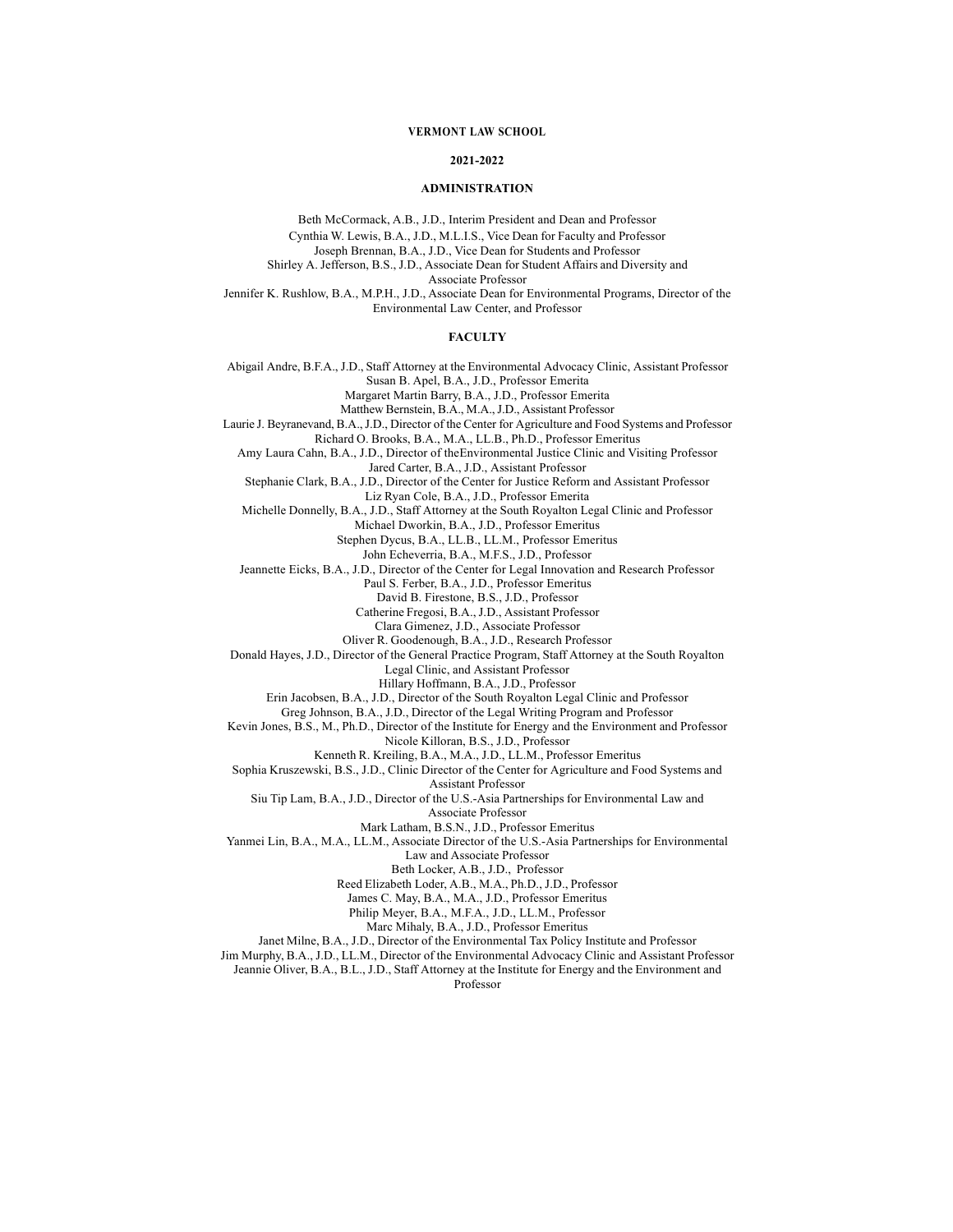Margaret Olnek, B.A., J.D., Assistant Professor

Mason Overstreet, B.S., J.D., Staff Attorney at the Environmental Advocacy Clinic and Assistant Professor

Patrick Parenteau, B.S., J.D., LL.M., Senior Counsel to the Environmental Advocacy Clinic, Senior Counsel to the Institute for Energy and the Environment, and Professor

Lindsey Pointer, B.A., Ph.D., Assistant Director of the National Center on Restorative Justice and Assistant Professor

Brian Porto, B.A., Ph.D., J.D., Assistant Director of the Legal Writing Program and Professor Sarah M. Reiter, B.S., M.S., J.D., Assistant Professor

Jonathan Rosenbloom, B.Arch and B.F.A., J.D., L.L.M., Professor

Jillian Rudge, B.A., J.D., Immigration Staff Attorney and Assistant Professor

Christine Ryan, B.A., M.S., M.A., Environmental Law Librarian and Associate Professor

Richard Sala, B.A., M.E.L.P., M.B.A., J.D., Director of the Online Learning Program and Assistant Professor

Robert L. Sand, B.A., J.D., Founding Director of the Center for Justice Reform and Professor

Linda O. Smiddy, B.A., M.A.T., J.D., LL.M., Professor Emerita Emily Spiegel, B.S., J.D., Senior Fellow of the Center for Agriculture and Food Systems and Assistant

Professor

Pamela J. Stephens, B.A., J.D., Professor Emerita

Rachel Stevens, B.A., M.E.L.P., J.D., LL.M., Staff Attorney at the Environmental Advocacy Clinic,

Staff Attorney at the Environmental Justice Clinic, and Professor

Peter R. Teachout, B.A., M.A., J.D., Professor

Pamela Vesilind, B.A., J.D., L.L.M., Assistant Professor

Joan E. Vogel, B.A., M.A., J.D., Professor

Stephanie J. Willbanks, B.A., J.D., Professor

Jane Woldow, B.S., J.D., M.L.S., Director of the Julien and Virginia Cornell Library and Professor

L. Kinvin Wroth, B.A., LL.B., Professor Emeritus

Margaret York, B.A., J.D., Staff Attorney at the South Royalton Legal Clinic and Assistant Professor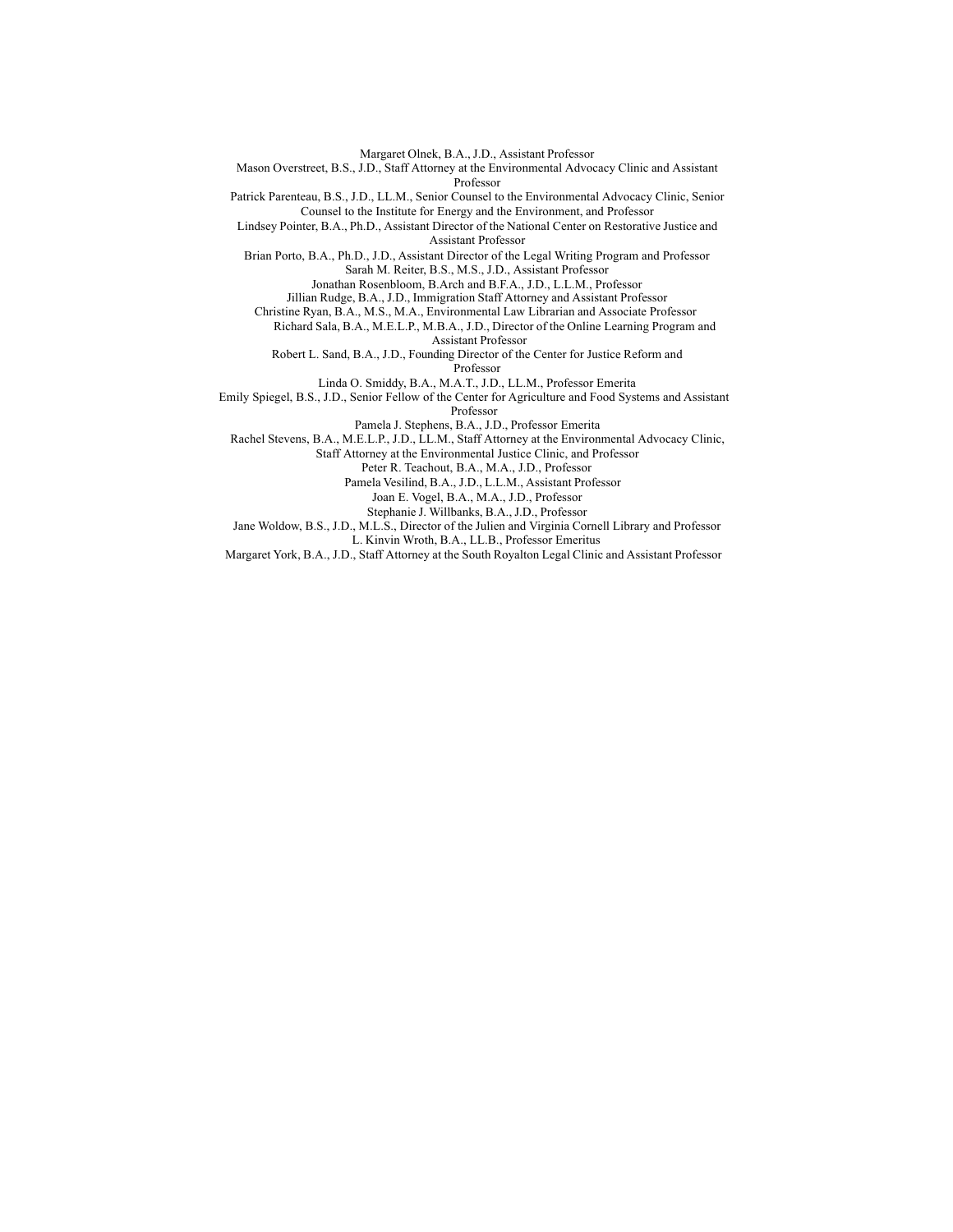#### **VERMONT LAW SCHOOL**

#### **BOARD OF TRUSTEES 2021–2022**

#### **OFFICERS**

*Interim President and Dean* Beth McCormack

**Chair**<br>Glenn Berger '78

*Vice-Chair* Constance J. Neary '89

*Secretary* Sheppard A. Guryan

*Treasurer* Scott M. Cullen '97

### **MEMBERS**

Richard E. Ayres Stephen F.W. Ball, Jr. '07 Olaseni A. Bello, Jr. '06 Caryn J. Clayman '83 Amy M. Davenport Charles E. DiLeva '78 Brian S. Dunkiel '96 Janice Forgays '85 Marion McCollom Hampton J.B. Kittredge Catherine MacKenzie Jessica L. Olson '07 Jill Pfenning '07 Mark Sciarrotta '96

*Alumni Trustees* Richard Johnson '97 J. Patrick Kennedy '93 *Student Trustees* Fito Andre '22 James Brien '23

*Faculty Representative* Jeannie Oliver

*Staff Representative* Katie Merrill

*Trustees Emeriti* J. Scott Cameron '80 Ann T. Debevoise R. Allan Paul Rick Shafer '77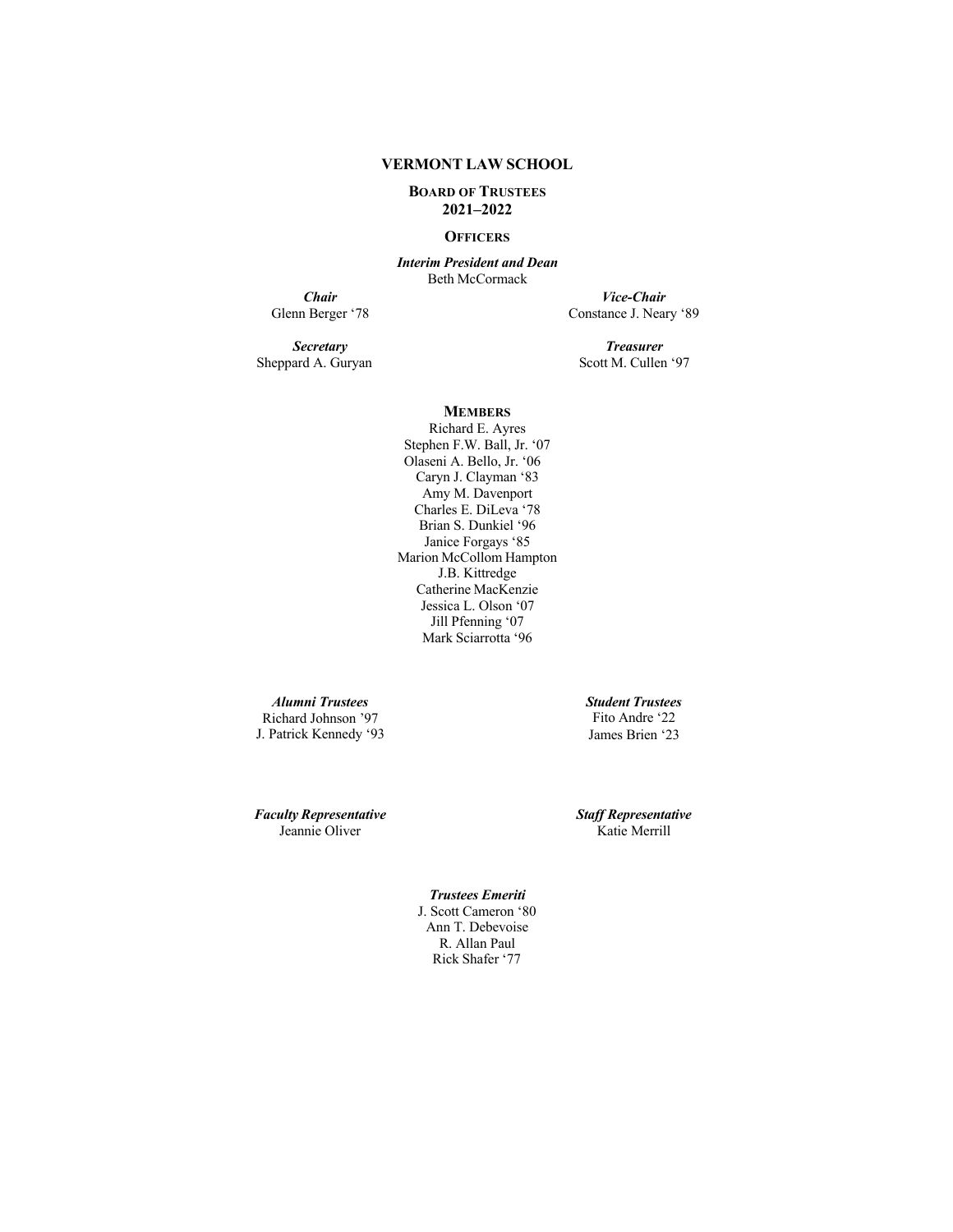

# **VERMONT LAW REVIEW**

## SUBSCRIPTIONS

*Vermont Law Review* is published quarterly each academic year: Fall, Winter, Spring, and Summer. If you wish to order a yearly subscription to *Vermont Law Review*, please complete and mail the form below or call *Vermont Law Review* at (802) 831- 1253.

## *Vermont Law Review* **Subscription Order Form**

Mail subscription to: Name (firm or individual) Address

Check (payable to Vermont Law School) enclosed for:

\$35.00 (domestic) \$40.00 (foreign)

*Vermont Law Review* Vermont Law School P.O. Box 96 South Royalton, Vermont 05068